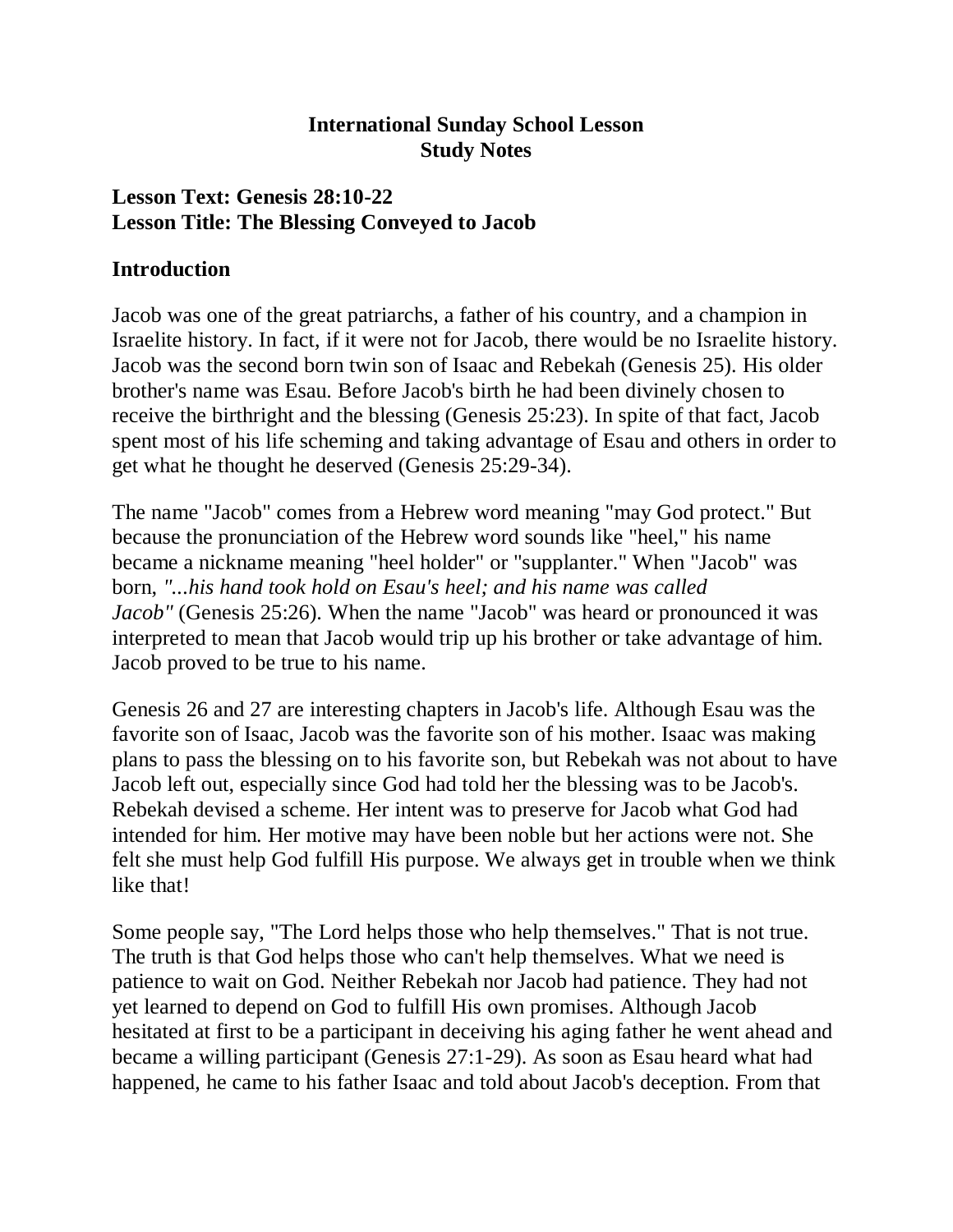day forward Esau was angry, bitter, and full of hatred toward Jacob (Genesis 27:41).

## **The Blessing and Jacob's Dream (Genesis 28:10-12)**

### Verse 10-11

"And Jacob went out from Beer-sheba, and went toward Haran. And he lighted upon a certain place, and tarried there all night, because the sun was set; and he took of the stones of that place, and put them for his pillows, and lay down in that place to sleep."

Because of Esau's threat to kill Jacob, Rebekah urged Jacob to flee to her brother and stay there until Esau forgot about the stolen blessing (Genesis 27:45). Little did Rebekah know that when she sent Jacob away she would never see him again. Rebekah and Isaac had one plan for Jacob, but God had another. God's ways are always higher than ours. Whose plans are you living? Is it yours? Is it your parents? Is it your cultures?

"And Jacob went out..." are striking words indeed. He is alone. No one to talk to as he walks away from everything he holds dear. As Jacob takes his first steps away from home and the five hundred mile journey "toward Haran," there must have been a lot of thoughts going through his mind. God had promised Jacob the firstborn blessing, but Jacob had stolen it with his own lies and deception. It must have been tough for Jacob to live with Jacob!

On his way "toward Haran" and to his uncle's house, God made His first move to restore Jacob to fellowship. God always makes the first move. Jacob is fleeing but God is pursuing. Tired and exhausted from his walk and the emotional strain of the day, Jacob "lighted upon a certain place, and tarried there all night, because the sun was set." The knowledge of Esau's hatred and the reality of his deceptive plans weighed heavy upon Jacob. Exhausted and despondent, Jacob "took one of the stones of the place" and "put it under his head and lay down there to sleep." Sleeping on the ground and using "stones" for pillows may have been customary for people in the Middle East but this was no ordinary man and this would turn out to be a less than ordinary night.

### Verse 12

"And he dreamed, and behold a ladder set up on the earth, and the top of it reached to heaven: and behold the angels of God ascending and descending on it."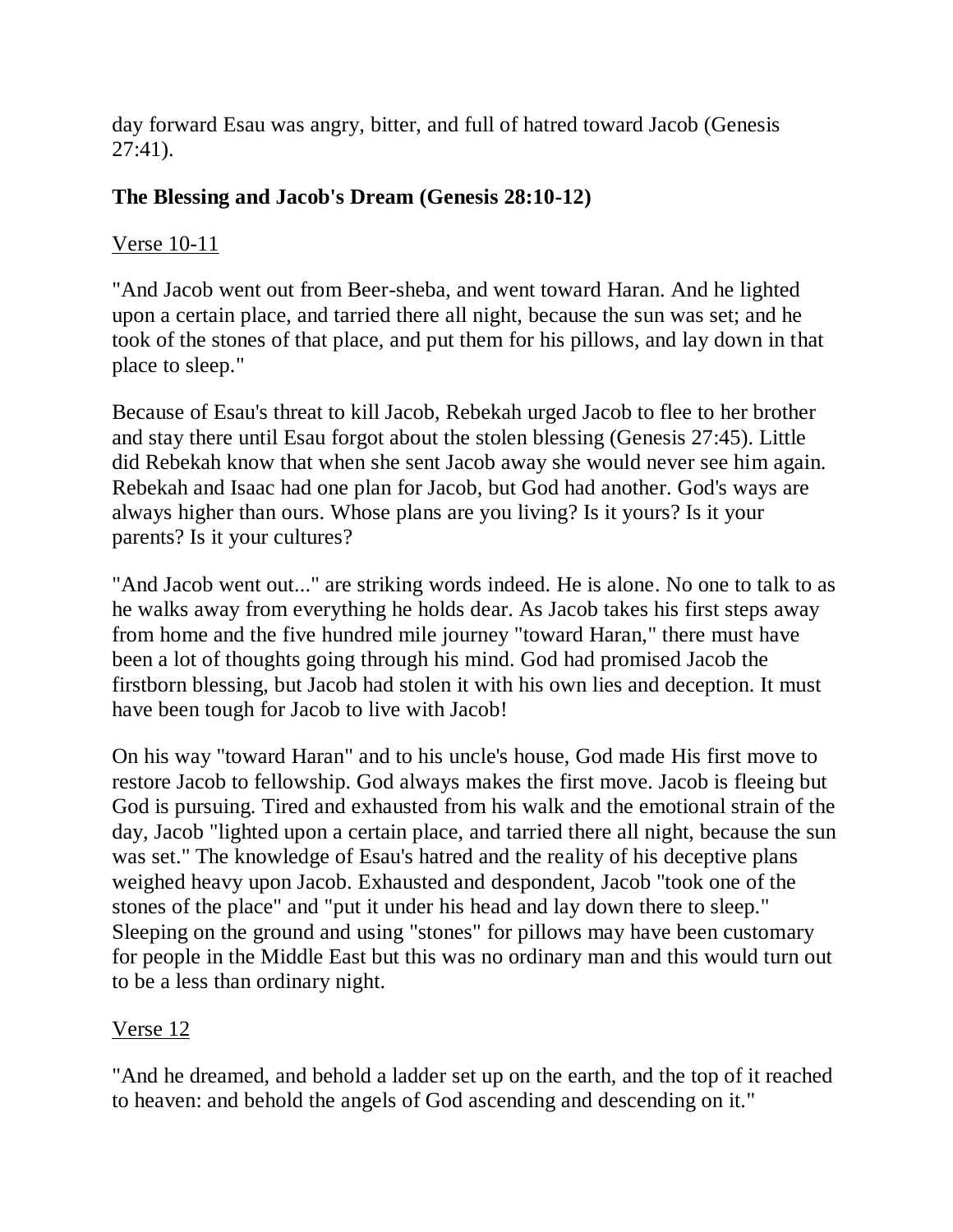As Jacob lay under the stars with his head on a stone, he must have reflected and thought upon all that had happened. No doubt every sound would cause his eyes to open and look for Esau. Perhaps he asked himself if all he had done was really worth it. Perhaps he wondered if he would ever be able to claim the birthright and enjoy the blessing since he had deceived his brother in getting it. Jacob no doubt thought about this and many other things.

At that moment "he dreamed." It was a "dream" of a "ladder" that "set upon the earth" and "reached to heaven." "Angels" were going up and down it. The primary purpose of this "dream" is to let Jacob know that he is not alone. God is with him. God is watching him and His "angels" are guarding him.

*Note: You're not alone today. No matter what you've done, right or wrong, God is with you. He is watching over you, protecting you and He cares about you. He has a plan. And no matter how bad you've messed that up, He is still working in your life.*

# **The Blessing and Jacob's God (Genesis 28:13-15)**

#### Verse 13-14

"And, behold, the LORD stood above it, and said, I am the LORD God of Abraham thy father, and the God of Isaac: the land whereon thou liest, to thee will I give it, and to thy seed; And thy seed shall be as the dust of the earth, and thou shalt spread abroad to the west, and to the east, and to the north, and to the south: and in thee and in thy seed shall all the families of the earth be blessed."

The "LORD stood above" the ladder. God was at the top of the ladder; Jacob was at the bottom. That meant there was distance between the top and the bottom, between God and Jacob. However, in spite of the distance, "the LORD...said." There was communication between Jacob and God. On his first night away from home, Jacob had his first direct message from the Lord. The "ladder" reached down to where Jacob was, down to his lowest low and his deepest need. Somehow the God of grace always reaches us no matter where we are (Isaiah 59:1).

"I am the LORD God of Abraham thy father, and the God of Isaac..." This was the second time God called Himself "the God of Abraham," and it is the first time He referred to Himself as "the God of Isaac."First, He said, "I am," emphasizing the ever-present One. Second, referring to the land, God said, "the land whereon thou liest, to thee will I give it, and to thy seed." The "land" promise to Abraham was to his "seed," while the restatement here is to both Jacob's seed and to Jacob himself.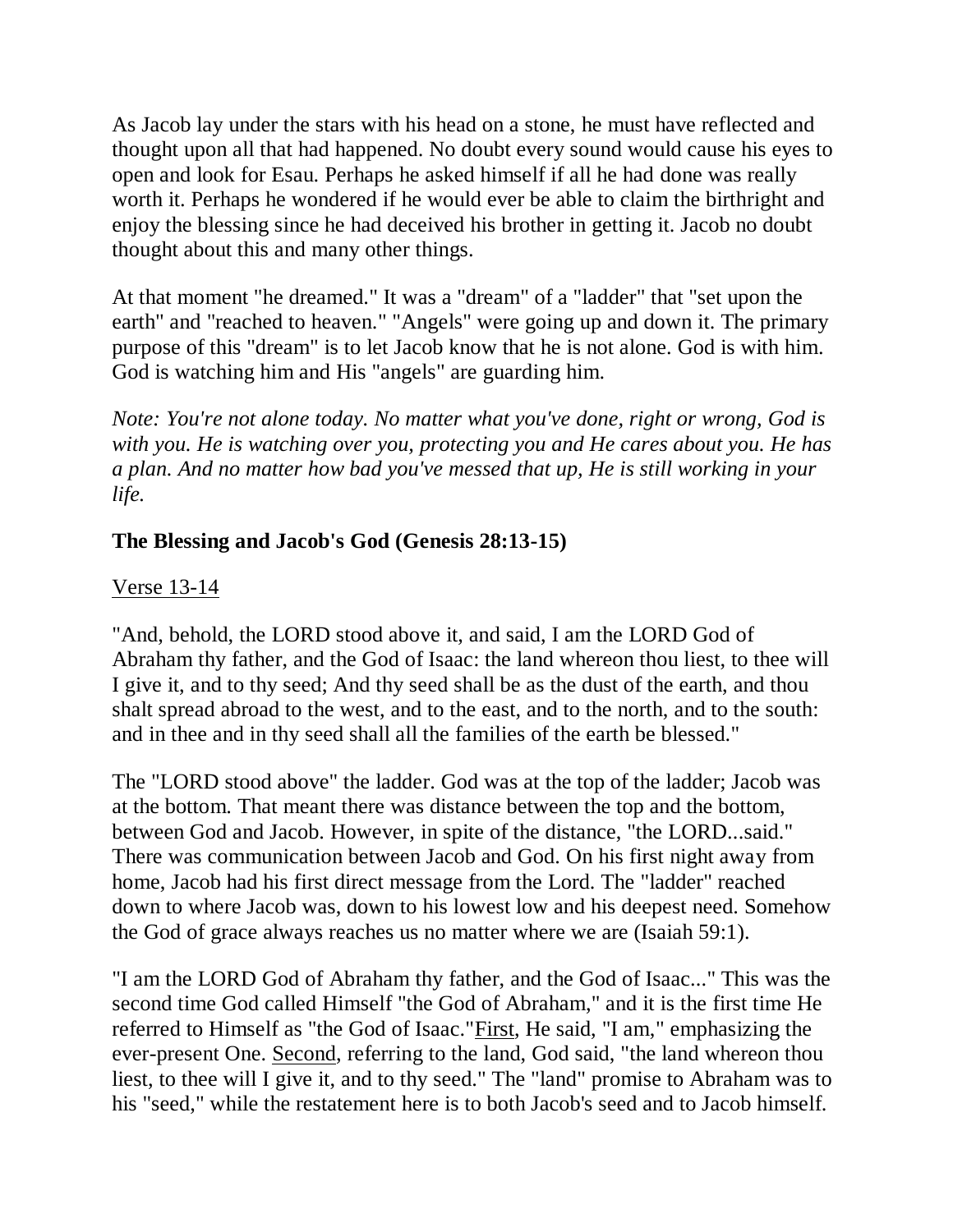Jacob's "seed shall be as the dust of the earth, and thou shalt spread abroad to the west, and to the east, and to the north, and to the south." No doubt Jacob had heard about the promise of the "seed" being as "the dust of the earth." But the words "spread abroad to the west, and to the east, and to the north, and to the south" may possibly been the first time Jacob realized the world wide influence God's blessing upon him and his descendants would have.

"In thy seed shall all the families of the earth be blessed" was first promised to Abraham in Genesis 12:3. In spite of all the little things that have taken place in Abraham's life, Isaac's life, and now Jacob's life, this is God's big plan!

#### Verse 15

"And, behold, I am with thee, and will keep thee in all places whither thou goest, and will bring thee again into this land; for I will not leave thee, until I have done that which I have spoken to thee of."

Third, God assured Jacob, "behold, I am with thee, and will keep thee in all places whither thou goest..." Keep in mind that at this very moment in Jacob's life he is attempting to run away from Esau. God is reminding Jacob that he can never get beyond God's presence and God's protection. "Keep thee in all places..." must have been encouraging words. This had to be one of the worse "places" Jacob had ever been. And based on Jacob's nature it is highly possible he may just get in worse "places" in the future. Yet, God promises to be "with" Jacob and to "keep" Jacob. He does the same for His children today (Hebrews 13:5).

Fourth, God promises to "bring Jacob again into this land." At this particular moment in Jacob's life he is moving in a contrary direction to the "land" God has promised him. But that doesn't change God or God's plan for Jacob. God said, "I will bring thee again into this land." If God says, "I will," rest assured He "will."

Fifth, God promises He "will not leave" Jacob "until" He has "done that which I have spoken unto" him. "I have spoken" is the guarantee. There were no conditions for Jacob to fulfill. There were no ifs or buts; it was all of God's grace. God is not going to give up on Jacob or walk away from Jacob until He has done in and through Jacob what He designed to do. And the same is true of you if you are God's child (Jeremiah 29:11; Ephesians 2:10; Philippians 1:6).

### **The Blessing and Jacob's Vow (Genesis 28:16-22)**

Verse 16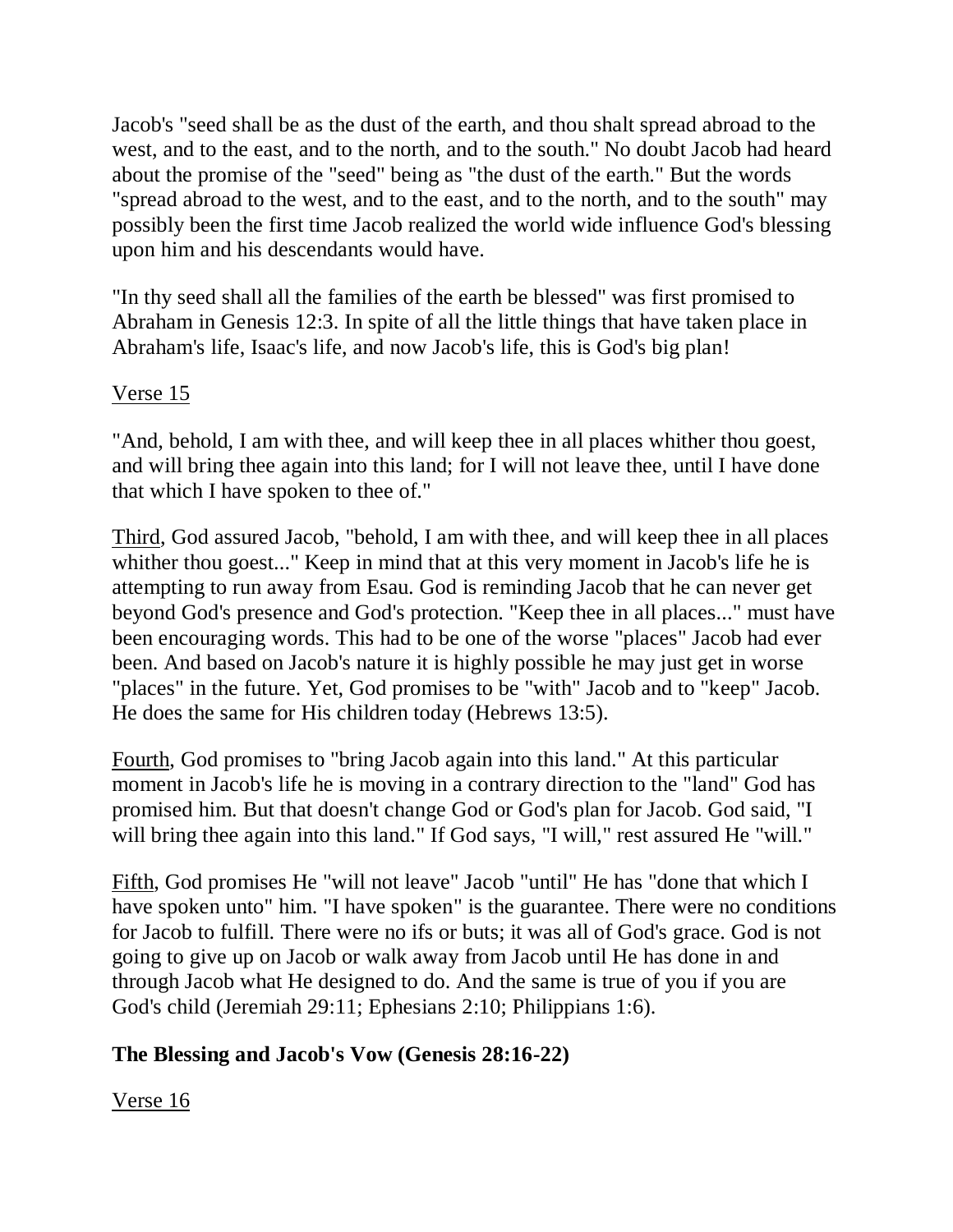"And Jacob awaked out of his sleep, and he said, Surely the LORD is in this place; and I knew it not."

Obviously the words "And Jacob awaked out of his sleep" literally tell us what happened to Jacob when his dream was over. However, if any man needed to wake up spiritually to the Lord it was Jacob. When Jacob woke up he said, "Surely the LORD is in this place; and I knew it not." The words mean that Jacob is under the strong influence of the presence of God. God's children should always be sensitive of His presence but that is not always the case. Part of the reason that is the case is that we, like Jacob, are so preoccupied with ourselves that it is sometimes difficult to sense God's presence.

# Verse 17

"And he was afraid, and said, How dreadful is this place! this is none other but the house of God, and this is the gate of heaven."

Jacob "was afraid," meaning he stood in reverence and in awe of the Lord. "This is none other but the house of God" implies that Jacob sensed this was a place where God resided. The "house of God" to Jacob meant a place of protection and provision. This statement also implied that any place could be "the house of God" if God manifested His presence there. Jacob was away from the place he should be dwelling and would be away for many years to come. However, it must have been comforting to know the Lord could meet him wherever he was.

"This is the gate of heaven" denotes a sense of nearness and openness of communion. A "gate" is something that grants or denies access. Jacob can't go home and he doesn't know how much longer he can go on but after this miraculous dream he senses that he has access to God. This place is now special to Jacob because of God's manifest presence.

### Verse 18-19

"And Jacob rose up early in the morning, and took the stone that he had put for his pillows, and set it up for a pillar, and poured oil upon the top of it. And he called the name of that place Bethel: but the name of that city was called Luz at the first."

Jacob realizes the importance and significance of this special relationship he has with the Lord. He "took the stone that he had for his pillows" and "set it up for a pillar" or a memorial to this most memorable meeting he had experienced with the Lord. It was customary for memorials to be erected to remember great events such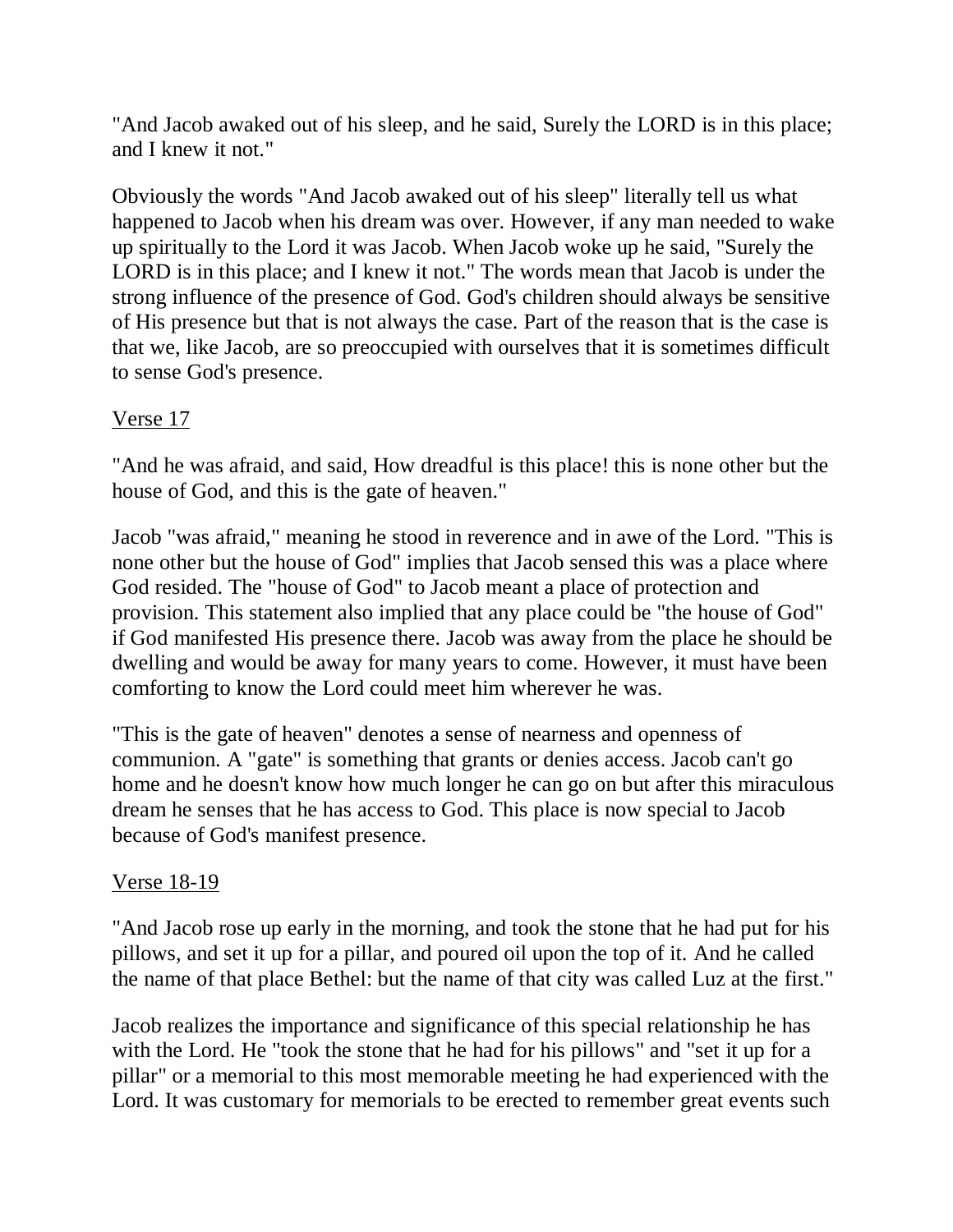as battles, triumphs, etc. When future generations would come by these memorials they served as reminders of what the Lord had done for His people (1 Samuel 7:12).

By "pouring oil upon the top of it" Jacob signifies that this is a sanctified place. It is also possible that the "oil" was the only gift Jacob had with him to pour out unto the Lord. "Oil" was valuable and significant in the Old Testament. This action on Jacob's part speaks highly of the value Jacob placed upon this place and God's revelation of Himself to him.

Jacob changes the name of this place from "Luz" to "Bethel." "Bethel" means "the house of God." By renaming the site Jacob made a lasting statement about the meeting he had there with the living God. There is no temple built or lasting structure, just a stone memorial for all who pass by to remember that God had met with Jacob.

Our God cannot be contained in a building of mortar or wood. Even our church buildings do not contain Almighty God. There are certainly places that are special to us because God met with us there. All of us need to be reminded that "Bethel" is wherever our Lord meets with us. The hospital bed, the assisted living facility, our living rooms, and especially our places of prayer can be "Bethel's."

### Verse 20-22

"And Jacob vowed a vow, saying, If God will be with me, and will keep me in this way that I go, and will give me bread to eat, and raiment to put on, So that I come again to my father's house in peace; then shall the LORD be my God: And this stone, which I have set for a pillar, shall be God's house: and of all that thou shalt give me I will surely give the tenth unto thee."

Jacob did one final thing at the place of his dream. He "vowed a vow." "If" has been a word much debated and discussed among Bible commentators. A careful reading of the text along with a proper understanding of Jacob's character brings us to the conclusion that Jacob has a few conditions of his own in relation to God and his future. This is interesting because God did not have any conditions in His promises to Jacob, but Jacob's heart was not yet at home in the presence of God. It is sometimes difficult to trust God completely when we have been accustomed to making our own plans and running our own lives. This was Jacob's problem and it is also ours.